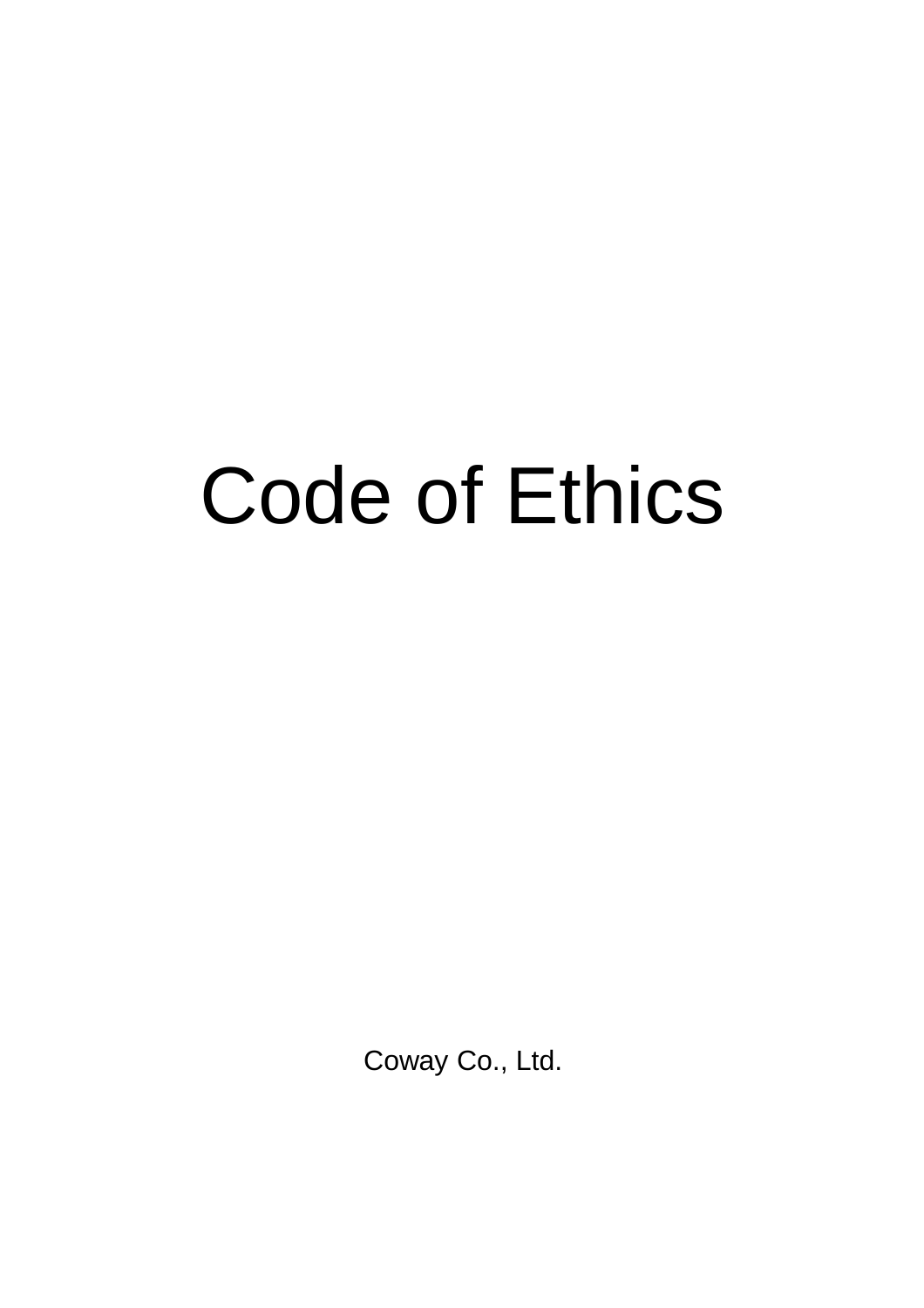# **Code of Ethics**

# **Chapter 1. General Provisions**

#### **1. Purpose**

This guideline stipulates regulations and related reporting procedures necessary for regulating the acceptance of money and goods, entertainment, wine and dine, convenience, and other economic benefits, including wrongful acts, etc., using jobs or positions, in accordance with paragraph 3.3. of the Regulations of Ethics.

# **2. Definitions**

- ① The term "money and other valuables" means any of the following:
	- a. Any and all financial interests, including money, securities, real estate, articles, complimentary accommodations, memberships to clubs and facilities, admission tickets for venues and performances, invitation tickets, entertainment tickets, or licenses and permissions to use real estate;
	- b. The term "entertainment/wine and dine" means the receipt of food, alcoholic beverages, rounds of golf, games, enjoyment, tourism, etc.
	- c. The term "convenience" means support for transportation, lodging, tourist guide, or event support, other than money, goods, entertainment, or wine and dine.
	- d. "Other economic benefits" include all tangible and intangible benefits sufficient to satisfy people's needs and desires, such as canceling debts, offering jobs, or granting rights and interests.
- ② The term "guarantee for the future" means promises such as employment or recruitment after retirement, or promises to arrange or conclude a business contract.
- ③ "Whistleblowers" refer to all executives and employees who are obligated to report the receipt of money, etc., and the recognition of such acts committed by others.
- ④ "Stakeholders" refer to all natural persons, juridical persons, and other organizations, including internal and external business partnership companies (partners), whose rights and interests are affected by the actions or decision-making of the executives and employees related to work
- ⑤ "Public servants" refer to the following persons who belong to a public institution, etc. as stipulated in subparagraph 1 of Article 2 of the Improper Solicitation and Graft Act.
	- a.Public officials specified by the State Public Officials Act or the Local Public Officials Act and persons recognized by other Acts as public officials in their qualification, appointment, educational training, service, remuneration, the guarantee of status, etc.;
	- b. Heads, executive officers, and employees of organizations related to public service as set forth in Article 3-2 of the Public Service Ethics Act or institutions set forth in Article 4 of the Act on the Management of Public Institutions;
	- c. Heads and faculty members of schools of each level established under the Elementary and Secondary Education Act, the Higher Education Act, the Early Childhood Education Act, or any other statute and executive officers and employees of educational foundations established under the Private School Act;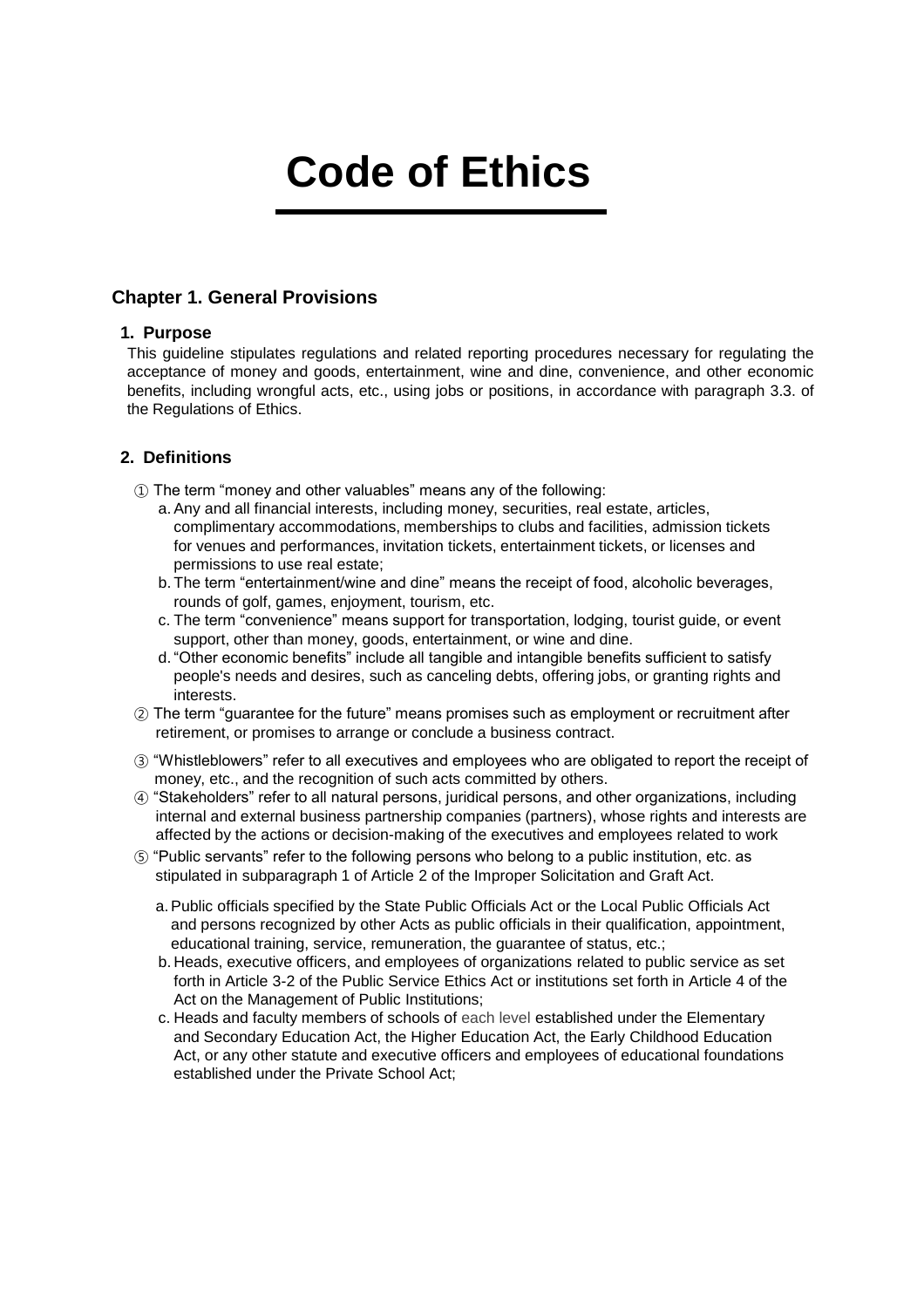d. Representatives, executive officers, and employees of press organizations under subparagraph 12 of Article 2 of the Act on Press Arbitration and Remedies, etc. For Damage Caused by Press Reports;

⑥ "Private persons performing official duties" refer to any of the following persons as listed in each subparagraph of Article 11 (1) of the Improper Solicitation and Graft Act.

- a. A member, who is not a public servant, of any committee established under statutes;
- b. A juridical person or an organization, an organ thereof, or an individual to which authority has been delegated or entrusted by a public institution under statutes;
- c. An individual dispatched from the private sector to a public institution in order to perform public duties;
- d. An individual, a juridical person, or an organization that conducts deliberation or assessment in relation to public duties in accordance with statutes.

⑦ Improper solicitation, which is concerned with the duties of public institutions listed in Article 5 (1) of the Improper Solicitation and Graft Act, refers to the act of requesting that the relevant business be handled in violation of statutes, requesting that public servants exercise a matter outside of their positions and authorities granted under statutes, requesting that public servants exercise a matter that does not fall under their authority, or requesting to be able to sell/use, etc., goods and services produced and supplied by public institutions beyond normal trading practices. However, the following do not fall under improper solicitation:

- a. Where requesting something under the procedures set by statutes/standards;
- b. Where publicly requesting a specific behavior;
- c. Where requesting a public institution to process its duties within a statutory period or where inquiring about the progress and results of measures;
- d. Where requesting the confirmation or proof of duties or legal relationship;
- e. Act of requesting an explanation or translation on the statute, system, procedure, etc., of duties;
- f. Any other acts recognized as not in violation of social norms.

If it is unclear whether a matter is an improper solicitation, contact the Ethical Compliance Supervisory Organization before proceeding with acts requiring something from public servants.

#### **3. Interpretation Criteria**

If there is no provision stipulated in the Code of Ethics or there is a dispute over interpretation, the interpretation and decision made by the Ethical Compliance Supervisory Organization considering the code of ethics of each division, the Employment Regulations, the Personnel Regulations, or the Personnel Committee Regulations shall be complied with.

#### **4. Relationship with Internal Other Regulations**

This Code of Ethics shall take precedence over other regulations in the Company other than the Regulations of Ethics.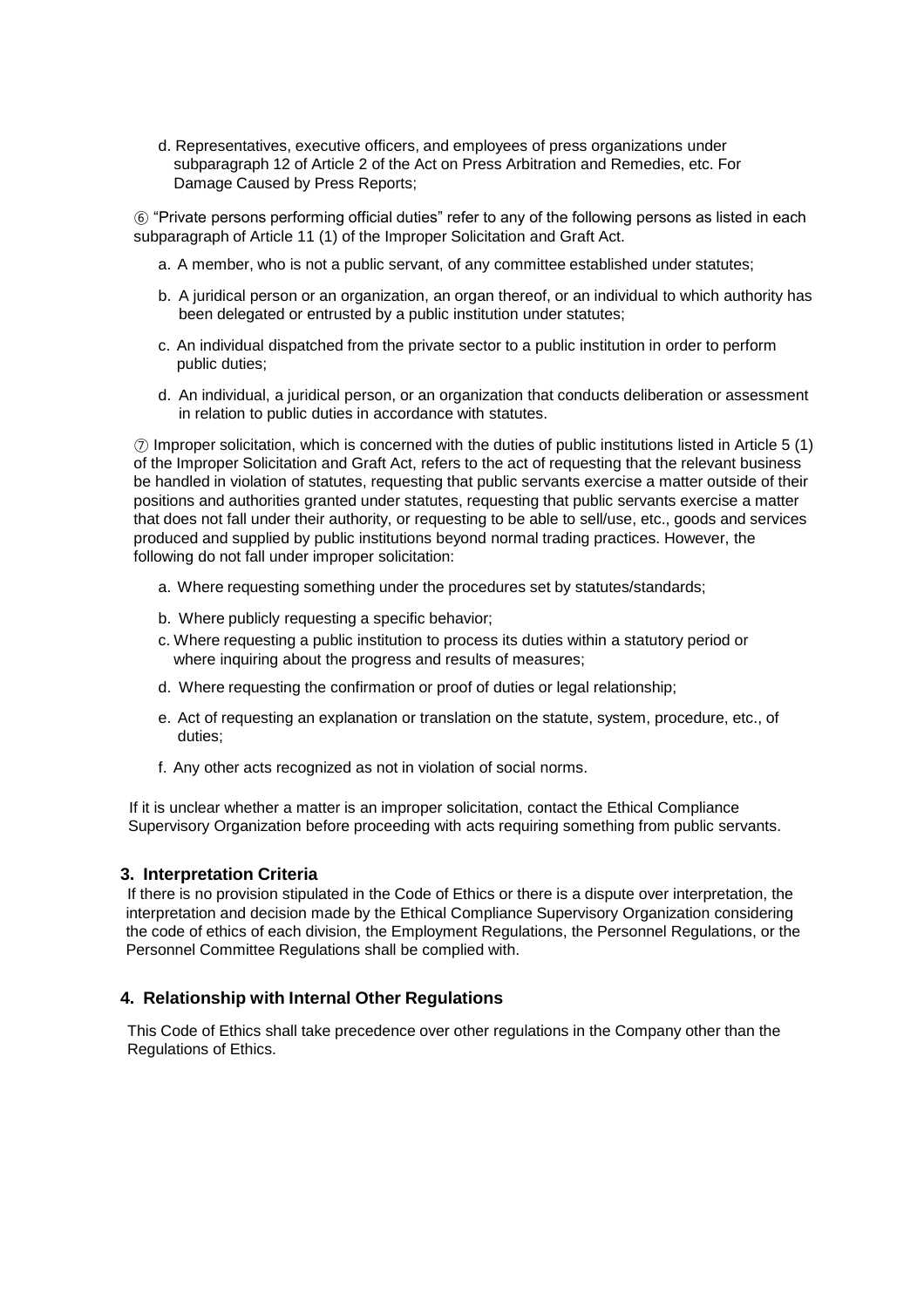# **Chapter 2. Criteria for Money and Goods**

# **1. Basic Principles**

- ① Money or gifts provided by a partner or stakeholder in connection with work should not be received under any circumstances.
- ② The receipt by one's family members, relatives, and acquaintances shall be deemed as the act of themselves.
- ③ In principle, an act of delivering money and goods or gifts to each other in relation to promotion, promotional transference, inauguration, holidays, etc., for the purpose of promoting the interests of each employee and the department concerned shall be prohibited, but within the following categories, exceptions shall be allowed in consideration of good and laudable customs:
	- a. When one employee alone or jointly with other employees makes a gift to a supervisor in any name, the value of the item can be up to 30,000 won per gift in the case of being made by an employee alone and up to 50,000 won per one time in the case of a joint gift, and the value of gifts received by one executive or employee shall be allowed up to 100,000 won in total per year.
	- b. The gift given to the relevant team members for organizational revitalization by a supervisor or the head of an organization or the money and goods (limited to congratulatory or condolence money) provided between executives and employees in connection with congratulations and condolences shall be allowed within the scope recognized by social norms.
	- c. When an executive or employee visits his/her supervisor's house on a holiday, he/she must notify the supervisor in advance and visit in groups of three or more people.
- ④ When it is inevitably necessary to make a gift to a partner, it shall be a basic principle to utilize Company products. For non-Company products, the gift must be reported to the Ethical Compliance Supervisory Organization within three working days of making the gift (ex-ante or expost).
- ⑤ Congratulations and condolences shall be limited to the person, spouse, or lineal ascendants or descendants, and an act of informing partners, etc. multiple times of such events or putting a burden on the other party shall be forbidden.
- ⑥ Even when a subordinate voluntarily notifies partners, etc. of such events, that person shall be responsible for it.
- ⑦ In cases where executives or employees inevitably receive money for congratulations or condolences from a partner or stakeholder, it is recommended that the value not exceed 50,000 won, and when an executive or employee receives money for such events exceeding 100,000 won, such recipient must report it to the head of the relevant department.
- ⑧ Money for congratulations or condolences in excess of 100,000 won shall be returned after reporting to the head of the department, and the department head must report the return to the Ethical Compliance Supervisory Organization.

# **2. Objects to be Reported**

Securities and gifts such as cash, gift certificates, vehicle tickets, and entertainment tickets that are unavoidably received from a partner or stakeholder in connection with work must be reported.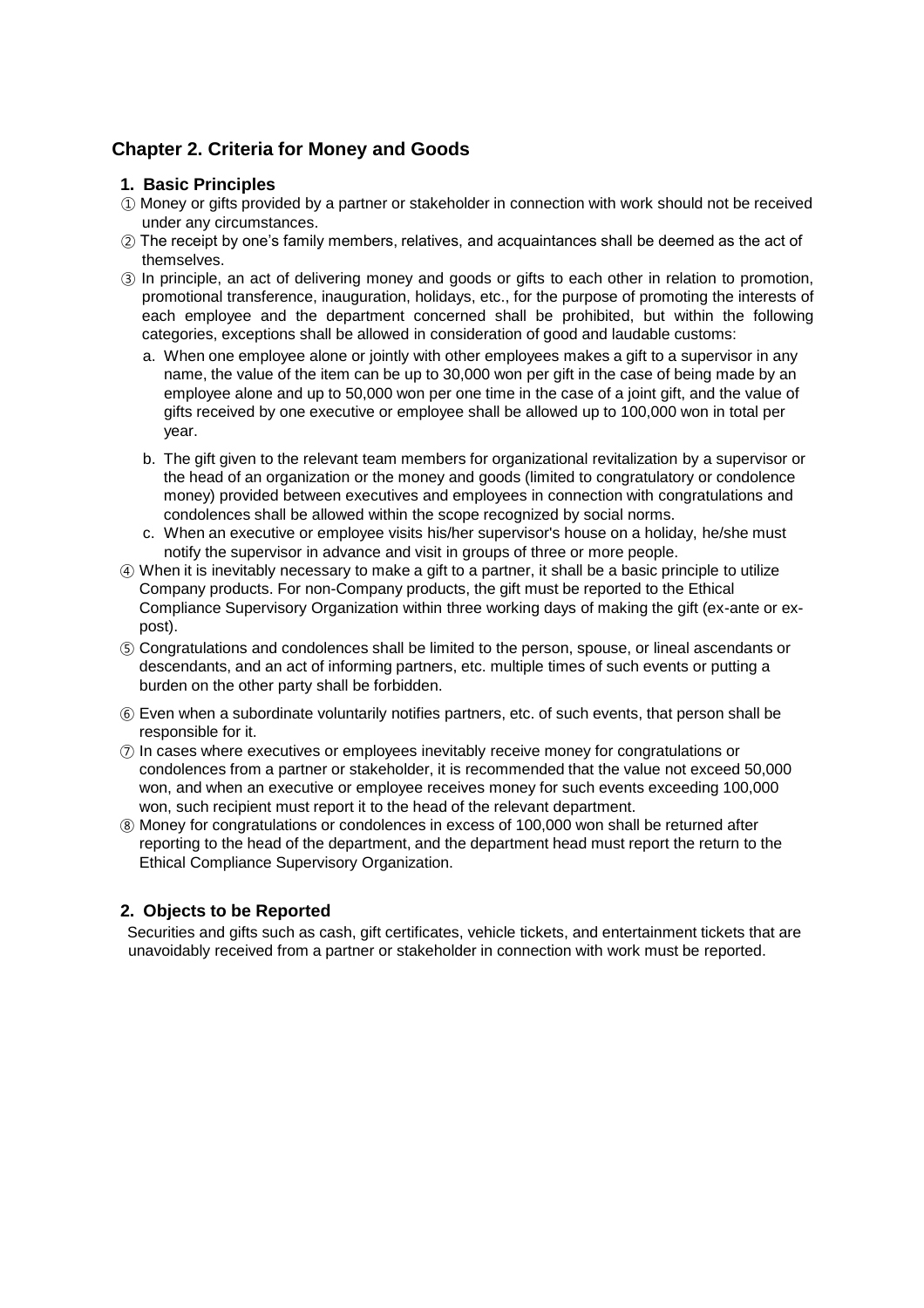When money or a gift that is unavoidably received from a partner or stakeholder in connection with work must be reported, the receiver must report it to the Ethical Compliance Supervisory Organization after reporting it to the recipient's supervisor or sub-supervisor within three working days from the date of receipt regardless of whether such gift has been returned.

#### **4. Treatment Method for Gift Receipt**

In the case of receipt under unavoidable circumstances, such as ignorance of the fact that a gift has been delivered from a partner or stakeholder, or that refusal is believed to be rude, the receiver must report the received money and goods to the Ethical Compliance Supervisory Organization after reporting to the recipient's supervisor or sub-supervisor, and the Ethical Compliance Supervisory Organization shall collect the money and goods, politely apologize to the gift giver, and then return it immediately. (within up to 10 days)

# **Chapter 3. Criteria for Entertainment or Wine and Dine**

#### **1. Basic Principles**

- ① Executives and employees must not receive any kind of entertainment or wine and dine provided by a partner or stakeholder in connection with work and must politely decline every such offer. However, in the case of unavoidably using an outside restaurant for smooth business cooperation and consultation, exceptions shall be made in cases where meals costing less than 10,000 won per person and less than 100,000 won in total are provided.
- ② Executives and employees shall avoid meetings and meals outside with business partners, and it shall be considered standard to hold such meetings on the Company's premises. However, in the case of inevitably meeting and eating outside in the course of work, executives and employees shall follow the basic principles of paragraph 3.1.1.
- ③ Even in exceptional cases that are not subject to reporting, if it is believed that its nature is likely to be transformed into entertainment or wine and dine, executives and employees must immediately refrain from accepting such invitation or otherwise taking steps to avoid such meeting.
- ④ The receipt by one's family member, relative, or acquaintance shall be also regarded as receipt by oneself, and the amount shall follow the basic principle of paragraph 3.1.1.

# **2. Objects to be Reported**

- ① Benefits such as meals, drinking, sports (golf, etc.), games, and enjoyment that are unavoidably received from a partner or stakeholder in connection with work must be reported.
- ② The receipt of entertainment in luxury and decadent establishments such as room salons, karaoke bars, golf courses, casinos, Turkish baths, and massage parlors must be reported.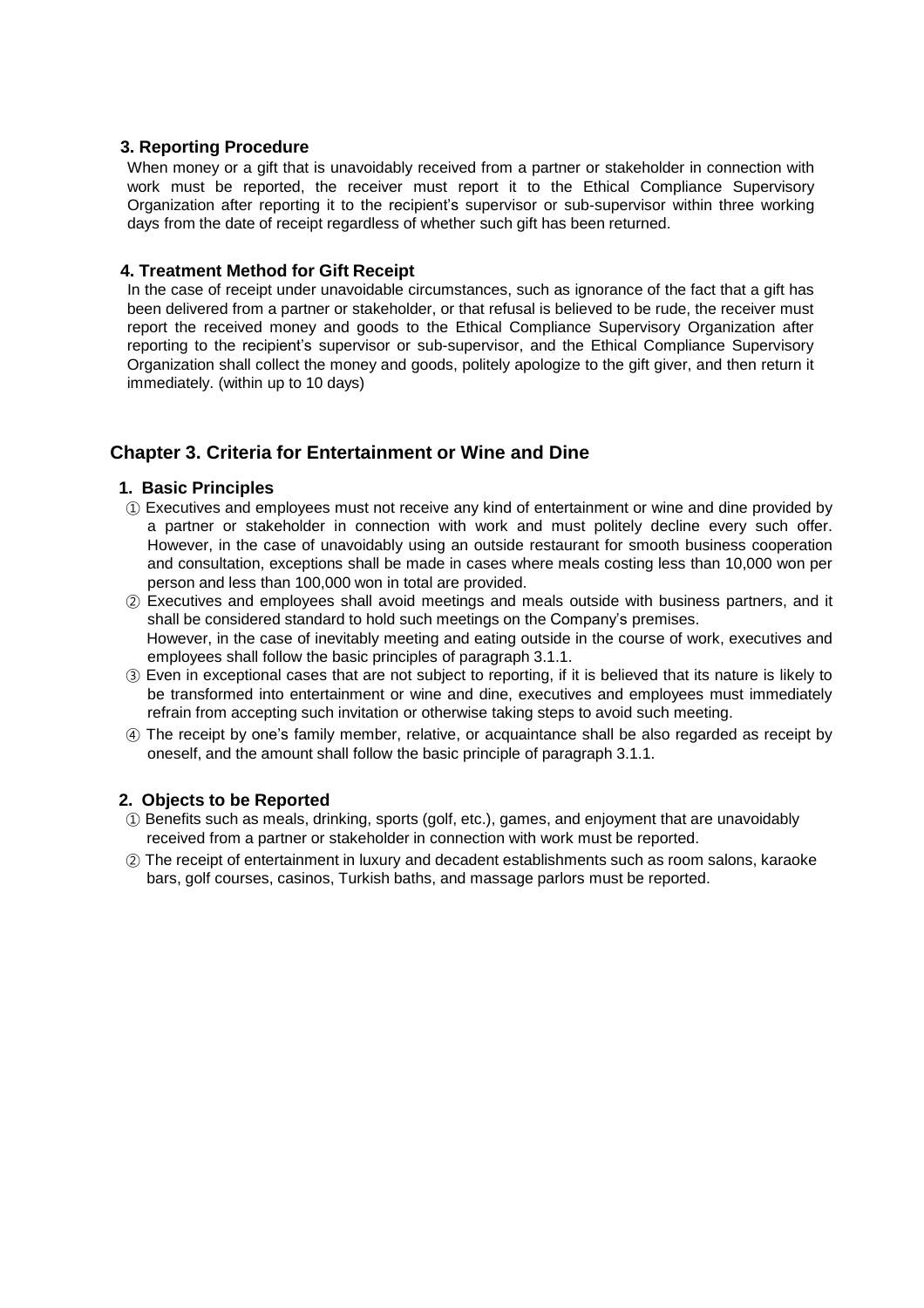When an executive or employee has unavoidably received entertainment or wine and dine from a partner or stakeholder in connection with work, such receipt must be reported to the Ethical Compliance Supervisory Organization after reporting it to the recipient's supervisor or subsupervisor within three working days from the date of receipt.

# **Chapter 4. Criteria for Capital Gains**

# **1. Basic Principles**

- ① Any executive or employee who has acquired undisclosed information of Coway before it is made public shall not disclose such information to others or use or trade on such information in any way unrelated to work.
- ② Executives and employees must not engage in any unfair trade activities governed by disclosure information-related regulations related to capital gains or the relevant laws.
- ③ The act under paragraph 3.1.1. by one's family members, relatives, or acquaintances shall be regarded as committing the act oneself.

# **2. Reporting Procedure**

If an executive or employee violates the basic principles in paragraph ①, such person must report such violation to the Ethical Compliance Supervisory Organization within three working days from the date of occurrence.

# **3. Treatment Method**

- ① The Ethical Compliance Supervisory Organization shall arrange the report and related data for delivery to the Personnel Committee, and the Personnel Committee shall handle it in accordance with internal regulations and relevant statutes.
- ② The Ethical Compliance Supervisory Organization may take legal action in accordance with civil, criminal, or administrative procedures for violations of the current relevant statutes.

# **Chapter 5. Criteria for Wrongful Act through the Provision of Convenience or Job and Position**

# **1. Basic Principles**

- ① Provision or receipt of convenience
	- a. Executives and employees must not receive any convenience provided by a partner or stakeholder in connection with work and must politely decline such convenience when offered. However, exceptions shall be made in cases where the same facilities, meals, and transportation are provided to trainees when participating in a program such as formal education and events hosted by a stakeholder.
	- b. In the case where an executive or employee has unavoidably received convenience during the performance of work, that person must pay a fair amount in consideration of such convenience and report it.
	- c. The receipt by one's family members, relatives, or acquaintances shall be also regarded as receiving such convenience oneself.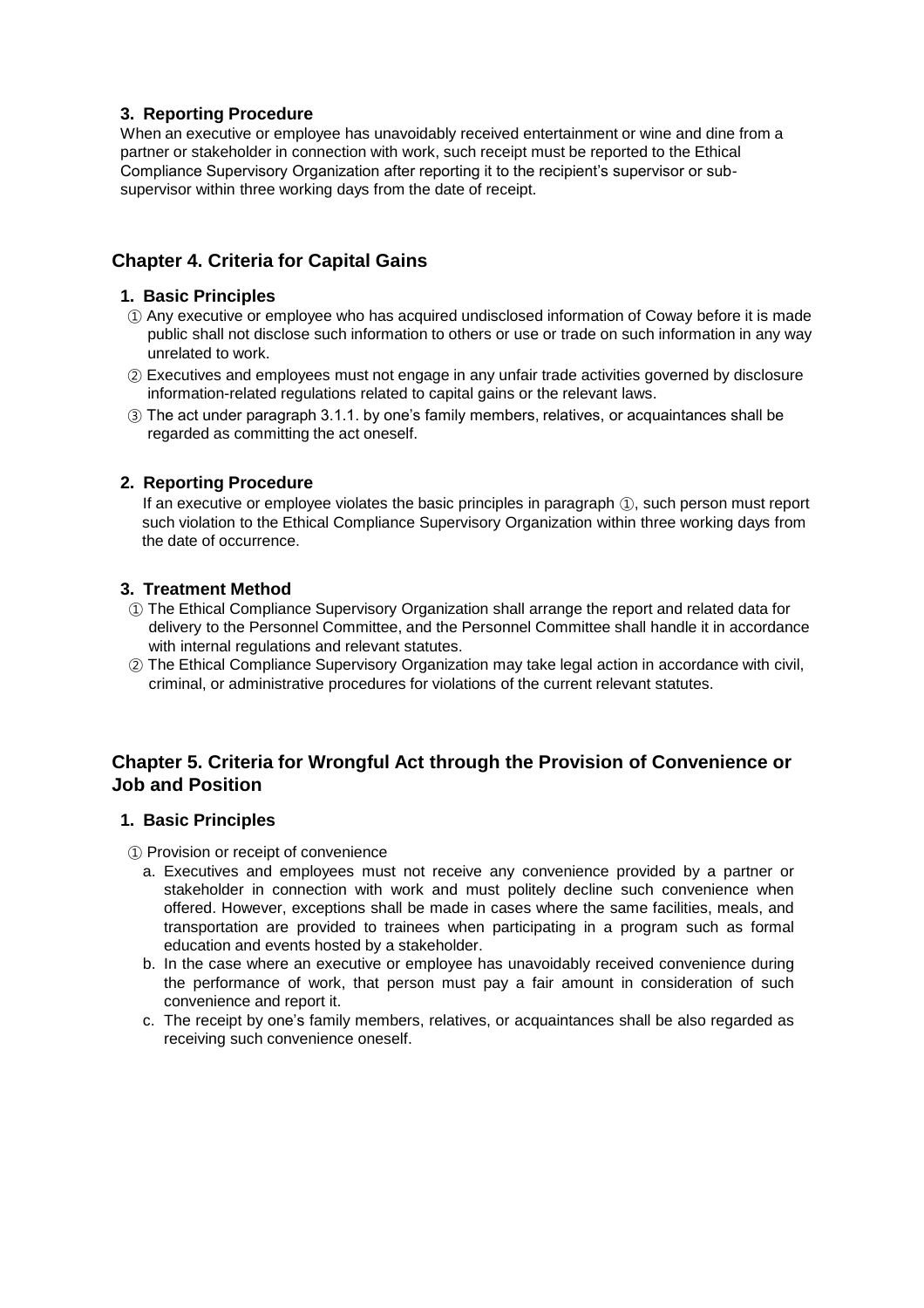- d. Executives and employees must not receive any supporting donation from any stakeholder when holding an event that the Company supports, such as events by department or club activities.
- e. Convenience such as vehicles, places, and services required for an event shall also be considered as the receipt of a supporting donation.
- f. If an executive or employee inevitably receives support for an event, such receipt must be reported to the head of the relevant department (the head of the department in charge), and the head of the relevant department must report to the Ethical Compliance Supervisory Organization.

#### ② Debt repayment and receipt of warranty

- a. Any payment or repayment of a credit card bill, credited price, or loan made by a stakeholder to an executive or employee in connection with work shall be regarded as the receipt of money.
- b. This shall include any share in property and loan guarantee provided by a stakeholder in connection with work and the receipt of movable property, real estate, securities, a business right, membership, etc., of a stakeholder.
- c. The receipt by one's family members, relatives, or acquaintances shall be also regarded as the act of oneself.
- ③ Borrowing of movable property or real estate
	- a. Borrowing money from a partner or stakeholder related to work shall be regarded as the receipt of money. However, this shall not apply if an executive or employee borrows money in accordance with legitimate methods and procedures from a financial institution recognized by the State and governed by relevant laws.
	- b. Executives and employees must not rent assets or receive collateral for personal convenience or profit from a partner or stakeholder in connection with work.
	- c. In the case where an executive or employee obtains a real profit by purchasing movable property or real estate at a price lower than the normal price from a partner or stakeholder in connection with work, the difference shall be deemed to have been received.
	- d. The borrowing by one's family members, relatives, and acquaintances shall be deemed as the act of oneself.

#### ④ Guarantee for the Future

Executives and employees must not receive any guarantee for training, employment arrangement, the conclusion of a trading contract, etc., provided by a partner or stakeholder in connection with work.

Receipt by a member of one's family, relatives, or acquaintances shall be regarded as the act of the person oneself.

#### **2. Objects to be Reported**

In the case where an executive or employee receives any guarantee for the future, such as the receipt of convenience, repayment of debts, receipt of guarantees, borrowing of movable property or real estate, job-related education, and job arrangement from a partner or stakeholder in any case in connection with work, he/she must report it.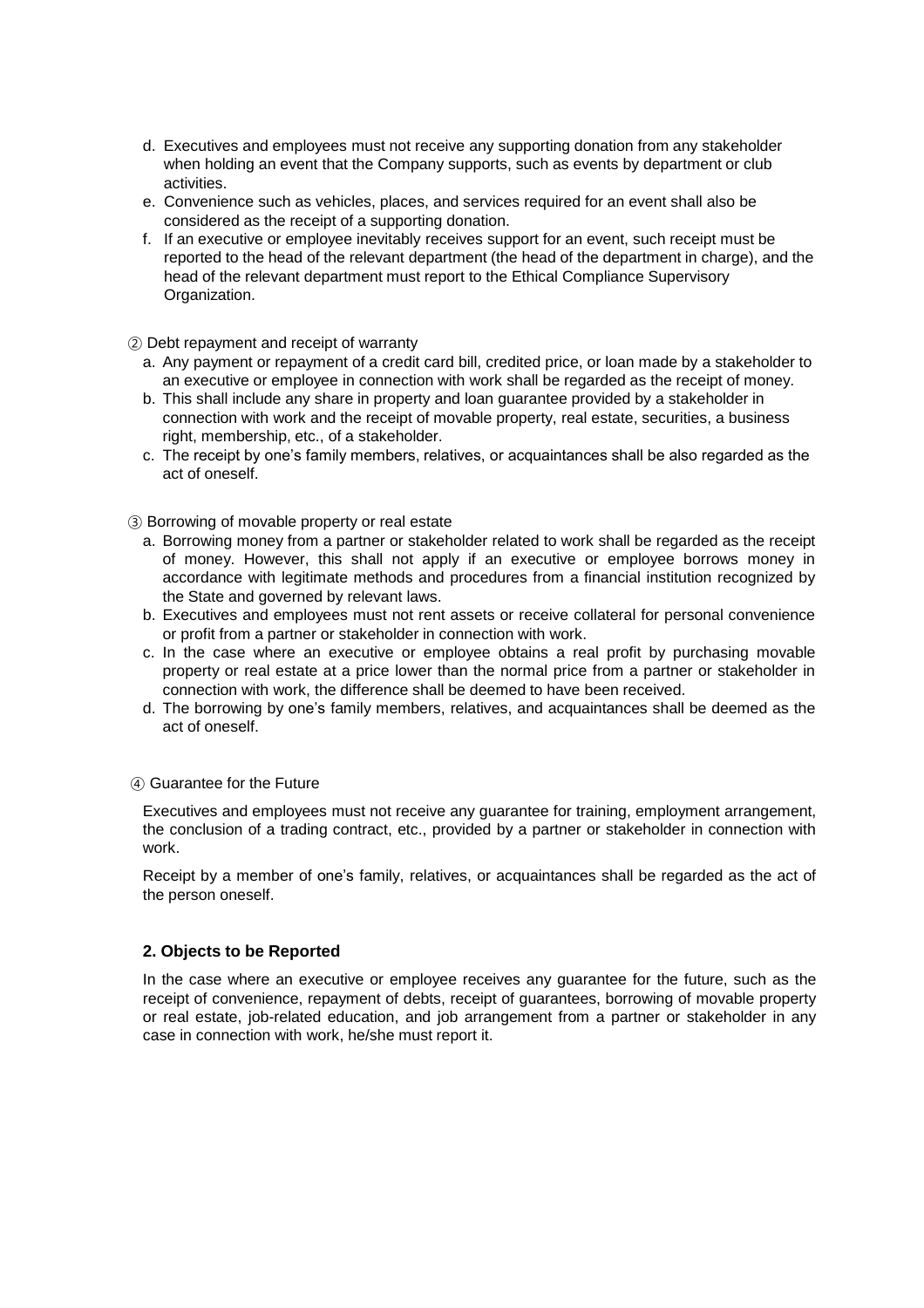In the case where an executive or employee has inevitably received any guarantee for the future, such as the receipt of convenience, repayment of debts, receipt of guarantees, borrowing of movable property or real estate, job-related education, and job arrangement from a partner or stakeholder in any case in connection with work, he/she must report it to the Ethical Compliance Supervisory Organization after reporting it to his/her supervisor or sub-supervisor within three working days from the date of receipt.

# **4. Treatment Method for the Receipt of Convenience and Wrongful Acts**

In the case where an executive or employee has inevitably received convenience and wrongful acts from a partner or stakeholder in connection with work, the Ethical Compliance Supervisory Organization shall collect them based on the reported details depending on the details and amount of each receipt, politely apologize to the provider, and then return it immediately (within up to 10 days).

# **Chapter 6. Prohibition of Improper Solicitation and Graft to Public Servants**

#### **1. Prohibition of Improper Solicitation**

- ① Executives and employees must not make improper solicitations to public servants directly or through a third party.
- ② Executives and employees must not make improper solicitations to private persons performing public duties directly or through a third party.
- ③ Improper solicitation to public servants or private persons performing public duties shall be prohibited even if money and other valuables are not provided accompanying it.
- ④ Even though an act does not fall under the types of improper solicitation listed in the Improper Solicitation and Graft Act, any act that may raise public doubts in relation to public servants or private persons performing public duties who are the counterpart to a solicitation shall be prohibited. If it is difficult to judge such acts, executives and employees must contact the Ethical Compliance Supervisory Organization.
- ⑤ When contacting a public servant or private person performing public duties who are related to the Company for business, executives and employees must report this to the Ethical Compliance Supervisory Organization in advance. If an executive or employee did not report it inevitably, he/she must report it ex-post.

# **2. Prohibition of the Provision of Money and Other Valuables**

- ① (1) The provision of money and other valuables that are recognized quid pro quo with the duties of public servants and (2) the provision of money and other valuables exceeding KRW 1,000,000 at a time to a public servant or KRW 3,000,000 to a public institution as of each fiscal year shall be strictly prohibited.
- ② The provision of money and other valuables, in connection with the public duties, exceeding KRW 1,000,000 at a time to a private person performing public duties or KRW 3,000,000 to a public institution as of each fiscal year shall be prohibited.
- ③ The provision of money and other valuables in connection with the duties of public servants shall be prohibited even though it is less than the amount specified in paragraph 1.
- ④ When several executives and employees intend to provide money and other valuables to the same public servant at the Company's expense, this must be reported and approved in advance by the Ethical Compliance Supervisory Organization.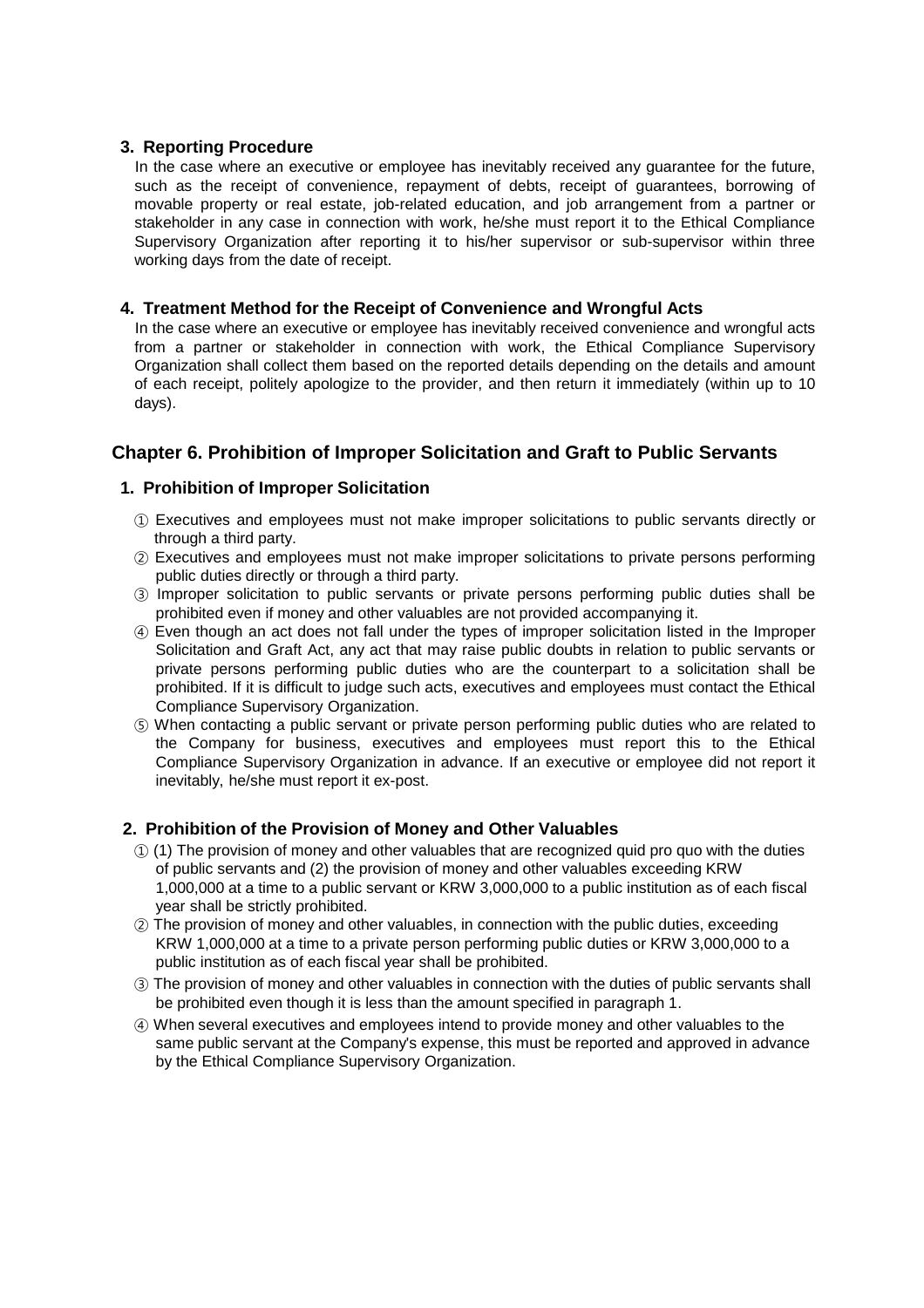## **3. Provision of Money and Other Valuables for Social and Ceremonial Purposes**

① Food and beverages not exceeding KRW 30,000, congratulatory or condolence money not exceeding KRW 50,000, and gifts not exceeding KRW 50,000 provided for the purpose of smooth performance of jobs, a social or ceremonial purpose, or assistance may be provided to a public servant.

However, congratulatory or condolence money shall be reduced to KRW 50,000 by subdividing the value range for congratulations and condolences, whereas wreaths and flowers shall be maintained at KRW 100,000.

- ② In the case of providing food and gifts at the same time, the combined amount must be less than KRW 50,000, and each value must also meet the requirements of paragraph 1. However, in the case of providing agricultural and fishery products or processed products with other gifts, the total value may be up to KRW 100,000.
- ③ If a wreath, flowers, and a gift are provided at the same time among congratulatory and condolence expenses, the total amount must be less than KRW 100,000, and each value must also meet the requirements of paragraphs 1 and 2.
- ④ A gift is any item other than food and congratulatory and condolence expenses, from which securities such as money and gift certificates and entertainment/dine and wine, such as golf, shall be excluded.
- ⑤ Congratulations and condolences refer to the marriage of a public servant himself/herself or his lineal descendants, and the funeral of a public servant himself/herself, his/her spouse, his/her or his/her spouse's lineal ascendants or descendants, and in addition to these, a birthday, first birthday, 60th birthday, housewarming, promotion, transference, retirement, and publication ceremony shall not be included in congratulations or condolences.
- ⑥ Food, congratulatory or condolence expenses, gifts, etc., shall not be provided to the same public servant more than three times a month.

#### **4. Provision of Money and Other Valuables under Legitimate Titles**

- ① The provision of money and other valuables with legitimate titles, such as the fulfillment of obligation caused by private transactions, shall be allowed.
- ② For the title in paragraph 1, the procedure for concluding the title must be legal in accordance with the relevant statutes or the internal standards of the parties, and the title must be premised on the receipt of a reward corresponding to the content and scope of the money and other valuables provided.
- ③ The provision of gifts, interest-free loans of consumption, and money and other valuables that are recognized for disproportionate consideration shall be prohibited.
- ④ In the case of intending to enter into a contract with a public servant and provide money and other valuables, this must be reported and approved in advance by the Ethical Compliance Supervisory Organization.

# **5. Provision of Money and Other Valuables at Official Events**

- ① Transportation, lodging, and food provided uniformly within the normal range to attendees at official events may be provided.
- ② An official event means only an event that is directly related to the Company's business performance and where the number of attendees is not limited to a few persons.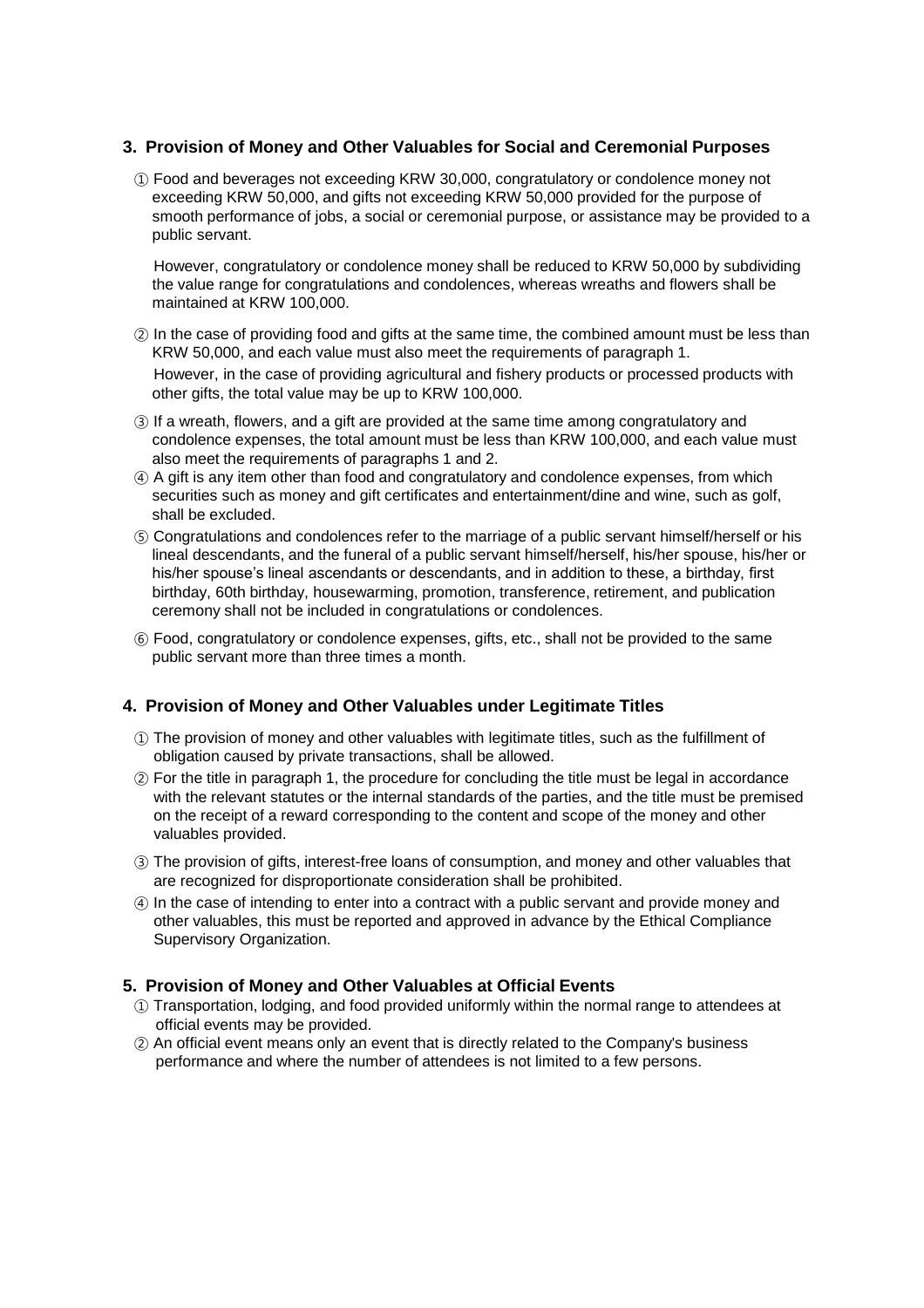- ③ In addition to transportation, lodging, and food, which are essential for the progress of an event, it shall not be allowed to offer any money and other valuables, such as gifts, at official events.
- ④ In the case of intending to hold an official event, it must be reported and approved in advance by the Ethical Compliance Supervisory Organization.

# **6. Provision of Souvenirs and Promotional Items, etc.**

- ① Provision of souvenirs or promotional items for distribution to many unspecified people or rewards or prizes in contests, draws, etc., to public servants shall not be allowed.
- ② Souvenirs or promotional items must be marked with the Company's logo, and their value must not exceed KRW 50,000.
- ③ A contest or draw means an event in which qualifications to participate in the contest or draw are granted to a large number of unspecified persons.
- ④ In the case of providing a souvenir and promotional item to a public servant, this must be reported and approved in advance by the Ethical Compliance Supervisory Organization.

#### **7. Limits to External Lecture Fees**

① In the case where a public servant is invited to deliver opinions and knowledge to a large number of people or to give lectures in the form of a conference, its consideration shall be paid based on the following criteria:

| <b>Descriptions</b>                                                                                                                                                                                                 | <b>Upper Limit</b><br>(one hour or<br>one<br>contribution) | <b>Remarks</b>                                                                                                                                                                                                                                                                                                                                   |
|---------------------------------------------------------------------------------------------------------------------------------------------------------------------------------------------------------------------|------------------------------------------------------------|--------------------------------------------------------------------------------------------------------------------------------------------------------------------------------------------------------------------------------------------------------------------------------------------------------------------------------------------------|
| Public officials and heads,<br>executive officers, and<br>employees of organizations<br>related to public service and<br>public institutions                                                                        | KRW 400,000                                                | $\blacksquare$ No more than 150% of the upper limit for<br>lectures exceeding one hour<br>$\blacksquare$ Includes any compensation provided<br>regardless of the title, such as lecture fees,<br>manuscript fees, and performance fees<br>(However, transportation, lodging, and food<br>expenses provided for actual expenses are<br>excluded.) |
| Heads and faculty members<br>of schools of each level,<br>executive officers and<br>employees of educational<br>foundations, and<br>representatives, executive<br>officers, and employees of<br>press organizations | KRW 1,000,000                                              | Includes any compensation provided<br>regardless of the title, such as lecture fees,<br>manuscript fees, and performance fees<br>(However, transportation, lodging, and food<br>provided for actual expenses are excluded)                                                                                                                       |

② In the case where a public servant who gave a lecture has not been paid for travel expenses such as transportation, lodging, and meals by his/her institution, it is possible to provide support at the level of actual expenses within the criteria of the travel expense regulations of his/her institution.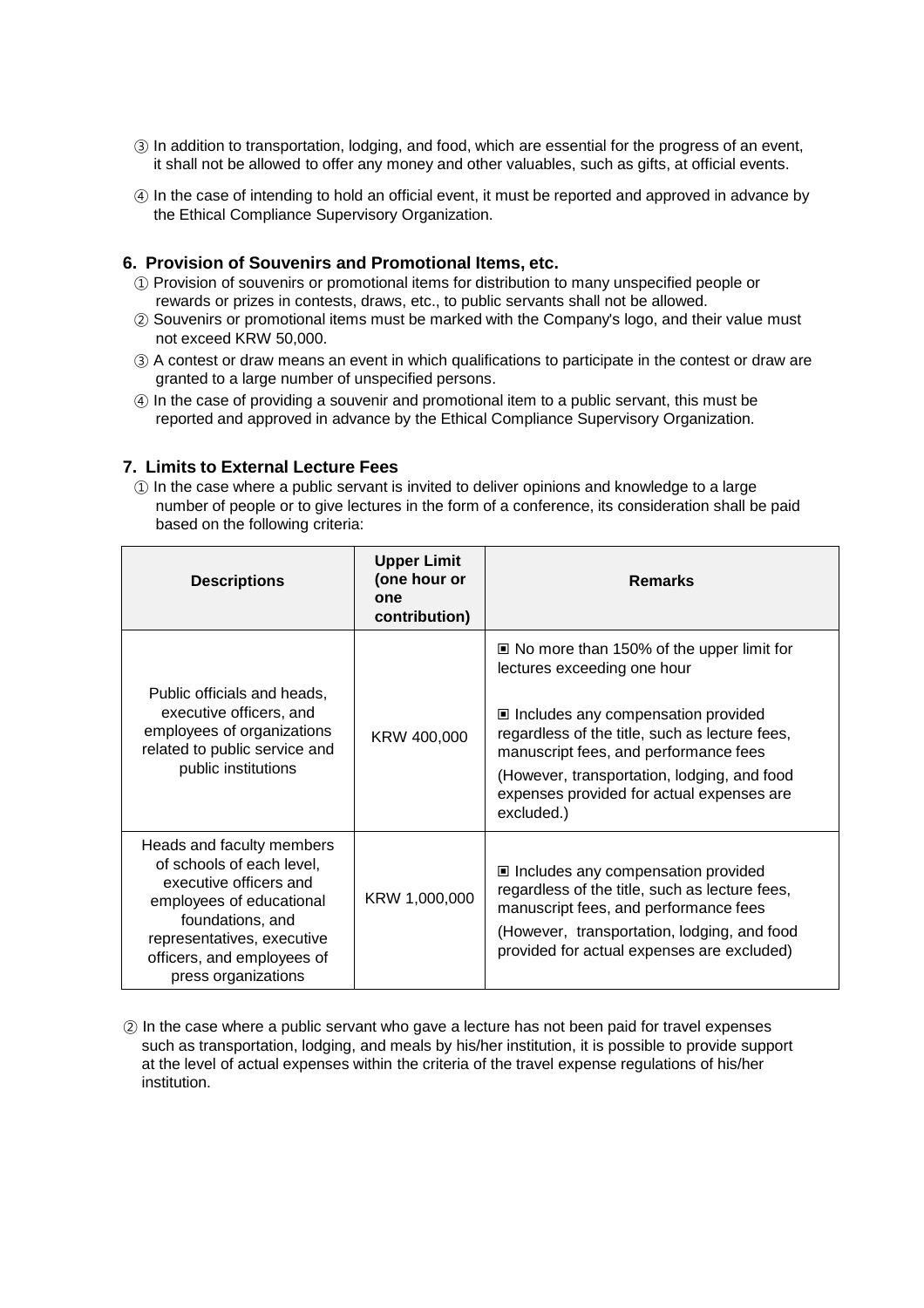- ① A person who is aware of the improper solicitation or provision of money and other valuables in violation of the Improper Solicitation and Graft Act and this Code of Ethics must report it to the Ethical Compliance Supervisory Organization within three days from the date of recognition.
- ② Any discriminatory treatment on the ground of reporting the acts in paragraph 1 shall be prohibited, and a whistleblower shall be granted anonymity.
- ③ Any person who discriminates against a whistleblower on the grounds of reporting the acts in paragraph 1 shall be subject to disciplinary action, including dismissal.

#### **9. Treatment Method**

- ① When a report of violations of the Improper Solicitation and Graft Act and this Code of Ethics is received or is recognized, the Ethical Compliance Supervisory Organization must immediately initiate an investigation, such as interviewing the relevant persons and examining documents.
- ② If the Ethical Compliance Supervisory Organization determined that there was a violation of laws as a result of the investigation, it must report it to the Anti-Corruption and Civil Rights Commission, the Board of Audit and Inspection of Korea, or an investigation agency.
- ③ With the report in paragraph 2, the Ethical Compliance Supervisory Organization may simultaneously initiate disciplinary procedures against the relevant executive and employee.

# **Chapter 7. Criteria for Asset and Information**

#### **1. Basic Principles**

- ① Executives and employees shall not engage in any wrongdoing acts that reduce the value of the Company's tangible assets (various tangible objects such as facilities and products), such as unauthorized use, shipping out, or sale and loss and damage to the assets due to managerial negligence.
- ② Executives and employees shall access and use company intangible assets (various intangible objects such as technology and information) depending on their authority and shall not engage in any fraudulent acts that reduce the Company's property value, such as fraudulent use, unauthorized shipping out, fraudulent handling, illegal distribution, etc., of the assets.
- ③ Since the information (various information such as customer's personal information, transaction information, etc.) on a customer is the most important asset, it must not be unfairly and fraudulently related in any way to violations of the Code of Ethics as well as the relevant statutes.

# **2. Reporting Procedure**

When an executive or employee has violated the basic principles of paragraph 7.1. or witnessed its violation, he/she must report to the Ethical Compliance Supervisory Organization within three working days.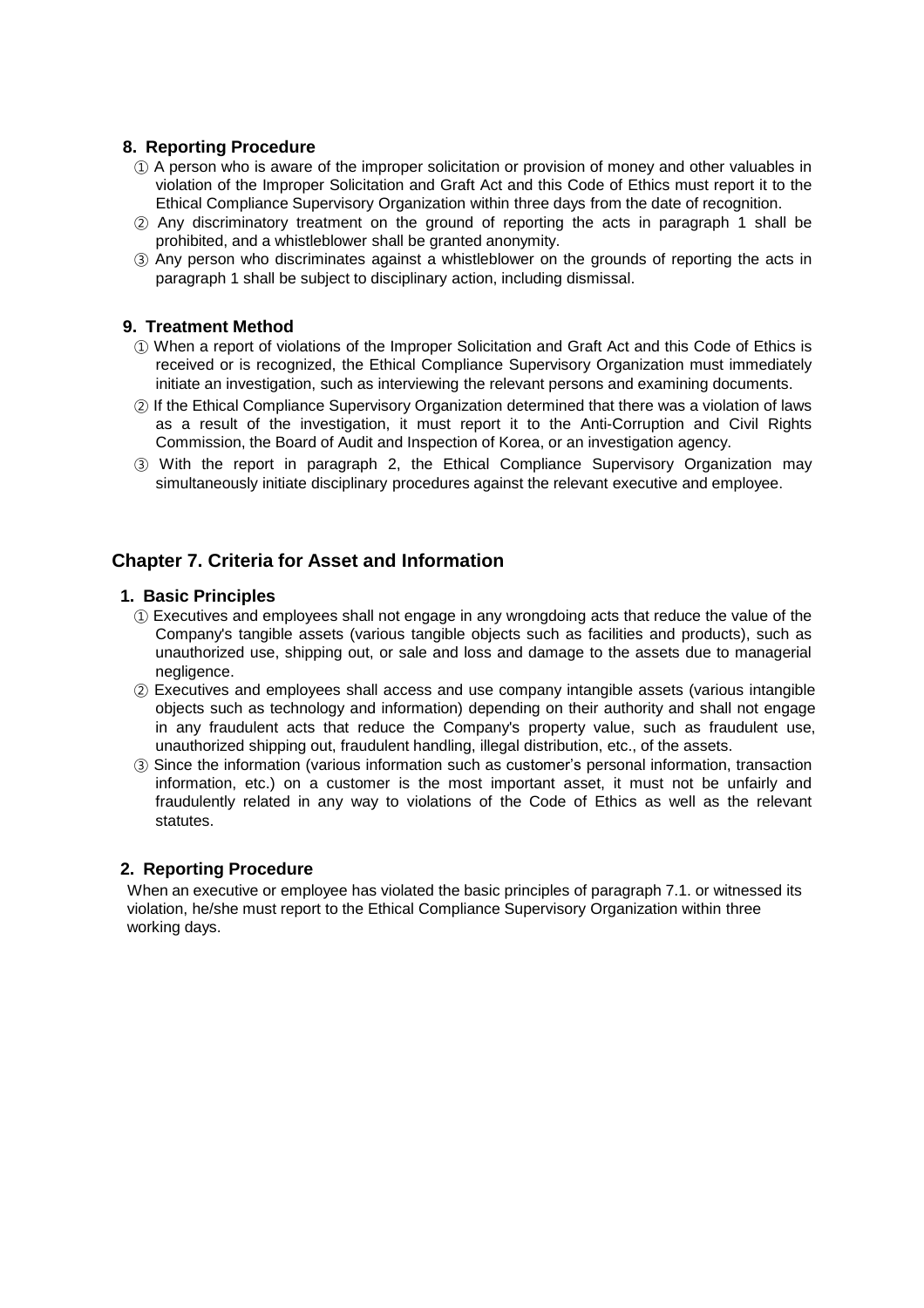# **3. Treatment Method**

- ① The Ethical Compliance Supervisory Organization shall arrange the report and related data and deliver them to the Personnel Committee and related supporting divisions, and the Personnel Committee and related supporting divisions shall handle them in accordance with internal regulations and the relevant statutes.
- ② The Ethical Compliance Supervisory Organization may take legal action in accordance with civil, criminal, or administrative procedures for violations of the current relevant statutes.

# **Chapter 8. Criteria for the Prevention of Sexual Harassment on the Job**

#### **1. Basic Principles**

- ① Executives and employees shall not engage in acts such as contacting the body or touching certain body parts.
- ② Executives and employees shall not engage in obscene jokes or verbal acts such as the coercion of serving at a table at a dining place.
- ③ Executives and employees shall not post or show obscene materials (photos, drawings, books, etc.).
- ④ Executives and employees shall not engage in acts that cause sexual humiliation under other social norms.
- ⑤ Sexual harassment reported anonymously shall also be thoroughly investigated to prevent a recurrence.
- ⑥ In the event of sexual harassment, the relevant executives and employees must objectively understand the truth and ensure that the victim is not disadvantaged, and the offender must be treated in accordance with the Company's regulations and procedures.

# **2. Reporting Procedure**

When an executive or employee has been offended against the basic principles of paragraph 8.1. or has witnessed their violation, he/she must report to the personnel department within three working days.

#### **3. Treatment Method for Sexual Harassment**

- ① The personnel department shall arrange the report and related data and deliver them to the Personnel Committee, and the Personnel Committee shall handle it in accordance with the internal regulations and the relevant statutes.
- ② The personnel department may take legal action in accordance with civil, criminal, or administrative procedures for violations of the current relevant statutes.

#### **Addenda**

#### **1. Enforcement Date**

- ① This rule of ethics shall enter into force on March 1, 2001.
- ② This rule of ethics shall be revised and enter into force on September 1, 2003.
- ③ This rule of ethics shall be revised and enter into force on July 1, 2009.
- ④ This rule of ethics shall be revised and enter into force on June 1, 2013.
- ⑤ This rule of ethics shall be revised and enter into force on November 18, 2016.
- ⑥ This rule of ethics shall be revised and enter into force on April 23, 2018.
- ⑦ This rule of ethics shall be revised and enter into force on April 4, 2019.
- ⑧ This rule of ethics shall be revised and enter into force on February 7, 2020.